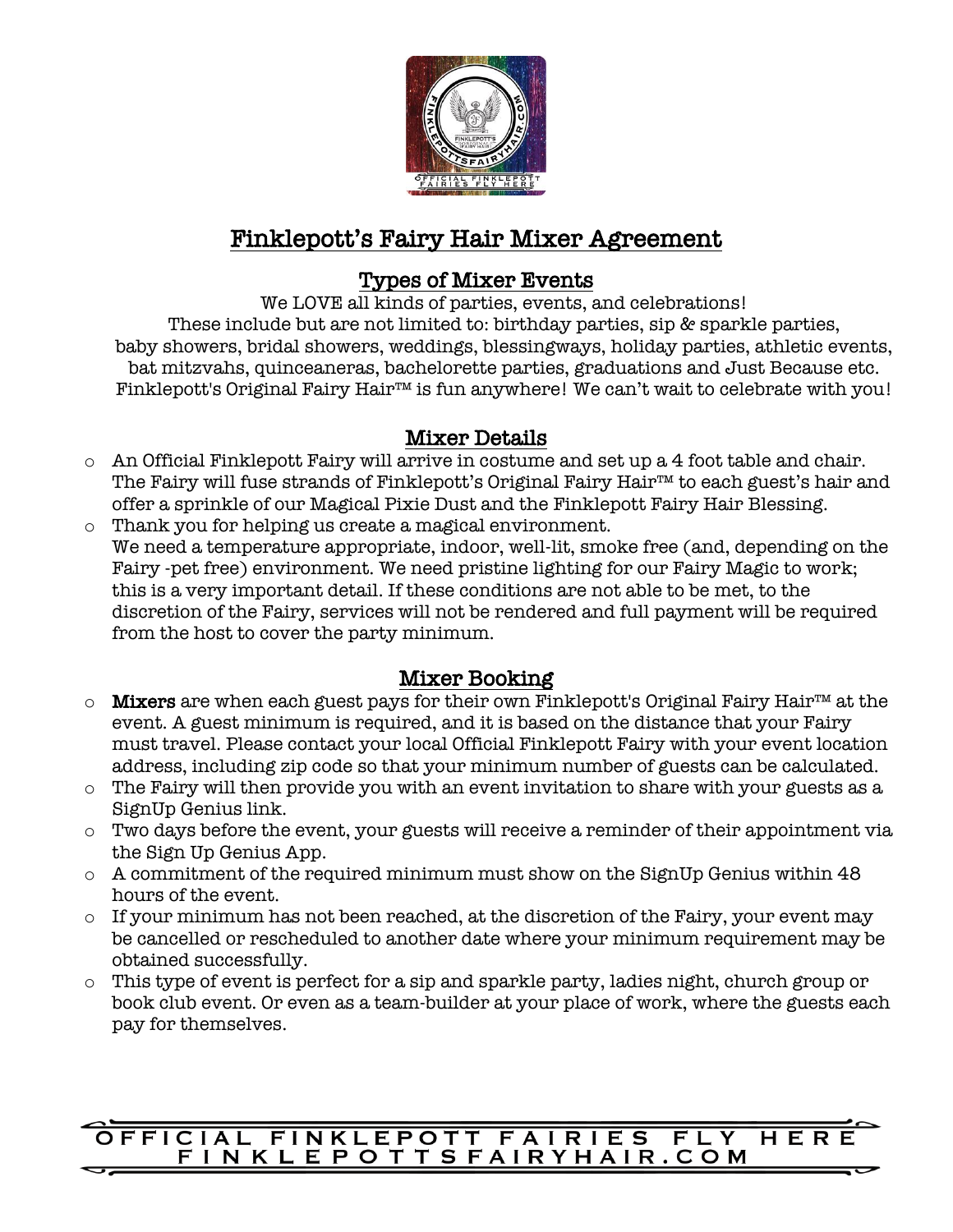

#### Talking with Guests

An Official Finklepott Fairy exclusively uses Finklepott's Original Fairy Hair™. The Finklepott Fairy fuses it to one strand of hair. It takes 10-15 minutes for us to place up to 15 strands. It lasts until that hair falls out. It can last months or a day...when you lose that hair, who can say? You can wash it, brush it, comb it, curl it, flat iron, (up to 450°!)

color it, straighten it, perm it, blow it dry, get your haircut, etc. Do whatever you normally do to your hair. But most of all, ENJOY IT!

## Branding

Please always refer to our business and product by its proper name. This is most important in writing or on social media.

Name: www.FinklepottsFairyHair.com

Product: Finklepott's Original Fairy Hair™- The MOST MAGICAL Fairy Hair in the world! Please, please, please NEVER call it "tinsel" or just "Fairy Hair'.

# Official Photo/Video/Live Feed Policies

- o PLEASE ALERT THE FAIRY BEFORE STARTING A LIVE FEED.
- o We would be happy to engage in a posed photo at the end of the Sparkling session.
- o Please- NO photography or videos, while we're working our Official Finklepott Fairy Magic. Any photos, videos, or live feeds taken must be first be granted permission from the Official Finklepott Fairy before posting on social media.

#### **FFICIAL FINKLEPOTT FAIRIES FLY** HER FINKLEPOTTSFAIRYHAIR.COM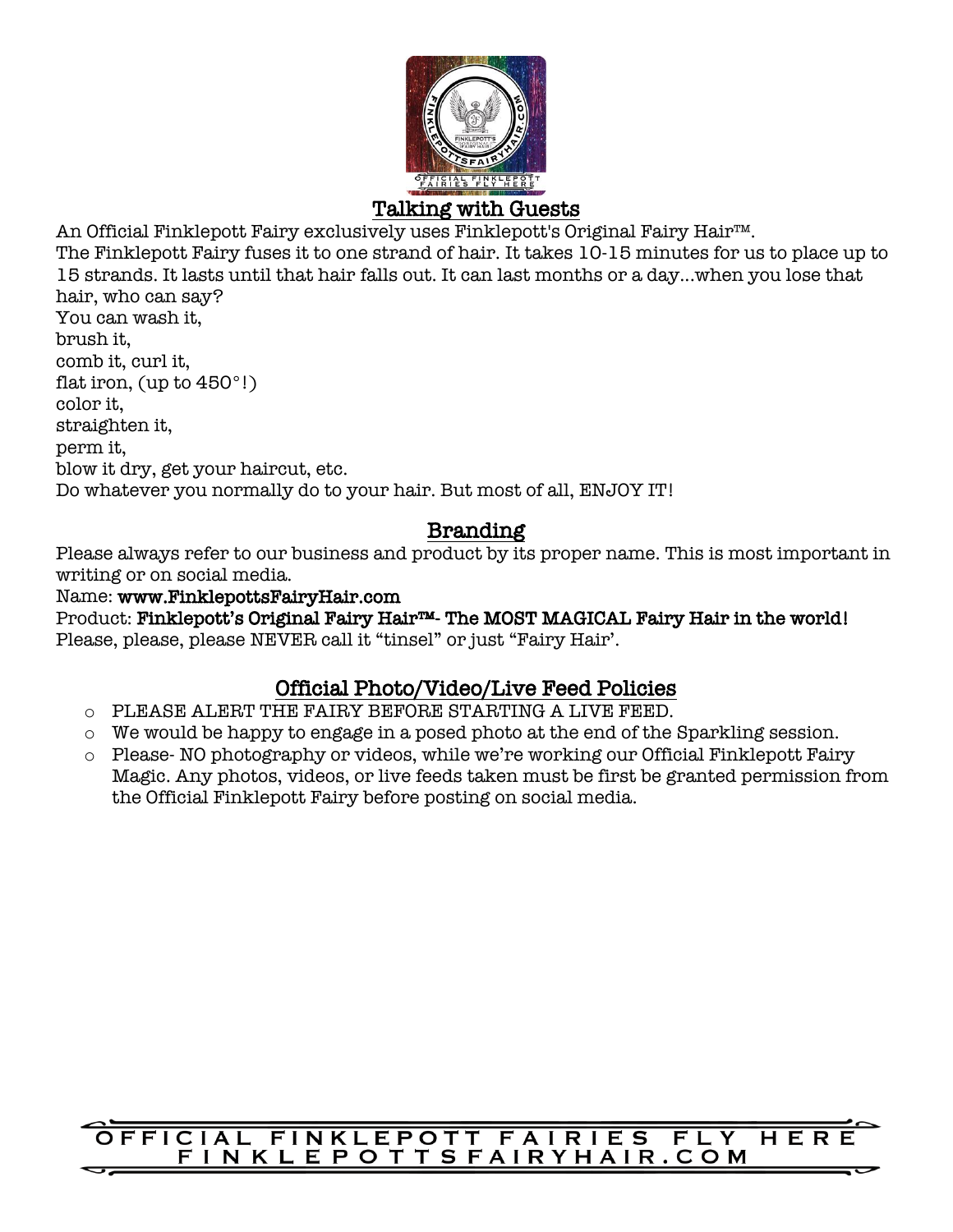

- o Finklepott's Original Fairy Hair ™ typically does not last as long in young children (8 and under) because of their frequent shedding patterns. Please be aware of this when making your purchase. We find plenty of exceptions to this rule, and no matter what, getting Finklepott's Original Fairy Hair ™ is a magical experience for all ages!
- o We don't have a specific age for a child to receive Finklepott's Original Fairy Hair ™, however, there are three requirements that must be met in order to receive Finklepott's Original Fairy Hair ™:
	- 1. The child must be able to speak in full sentences in order to give verbal consent to receive fairy hair.
	- 2. The child must be able to sit in the chair by themself.
	- 3. The child needs to be able to sit still while receiving Finklepott's Original Fairy Hair ™.

# Exclusivity Agreement

This agreement ensures that our safe and quality product of 'Finklepott's Original Fairy Hair™' will be the only 'Fairy Hair Purveyors' of 'shiny hair/tinsel extensions'- of any sort -at your event. Our exclusive and quality product and branding cannot cohabitate with other 'internet tinsel extension purveyors', aka 'faux fairies'. As the pioneers of this industry, we wish to provide only the highest quality, safety and longevity that our product delivers for our treasured clients. Our brand must stand alone to guarantee the integrity of an Official Finklepott Fairy Experience.

## Business Events

We are available for pop up and corporate events. We typically book 4-6 weeks out. Please let us know if you wish to discuss this option further. Christmas/Holiday parties are often booked up to a year in advance. It is never too early to save your date!

## **FFICIAL FINKLEPOTT FAIRIES FLY HER** FINKLEPOTTSFAIRYHAIR.COM